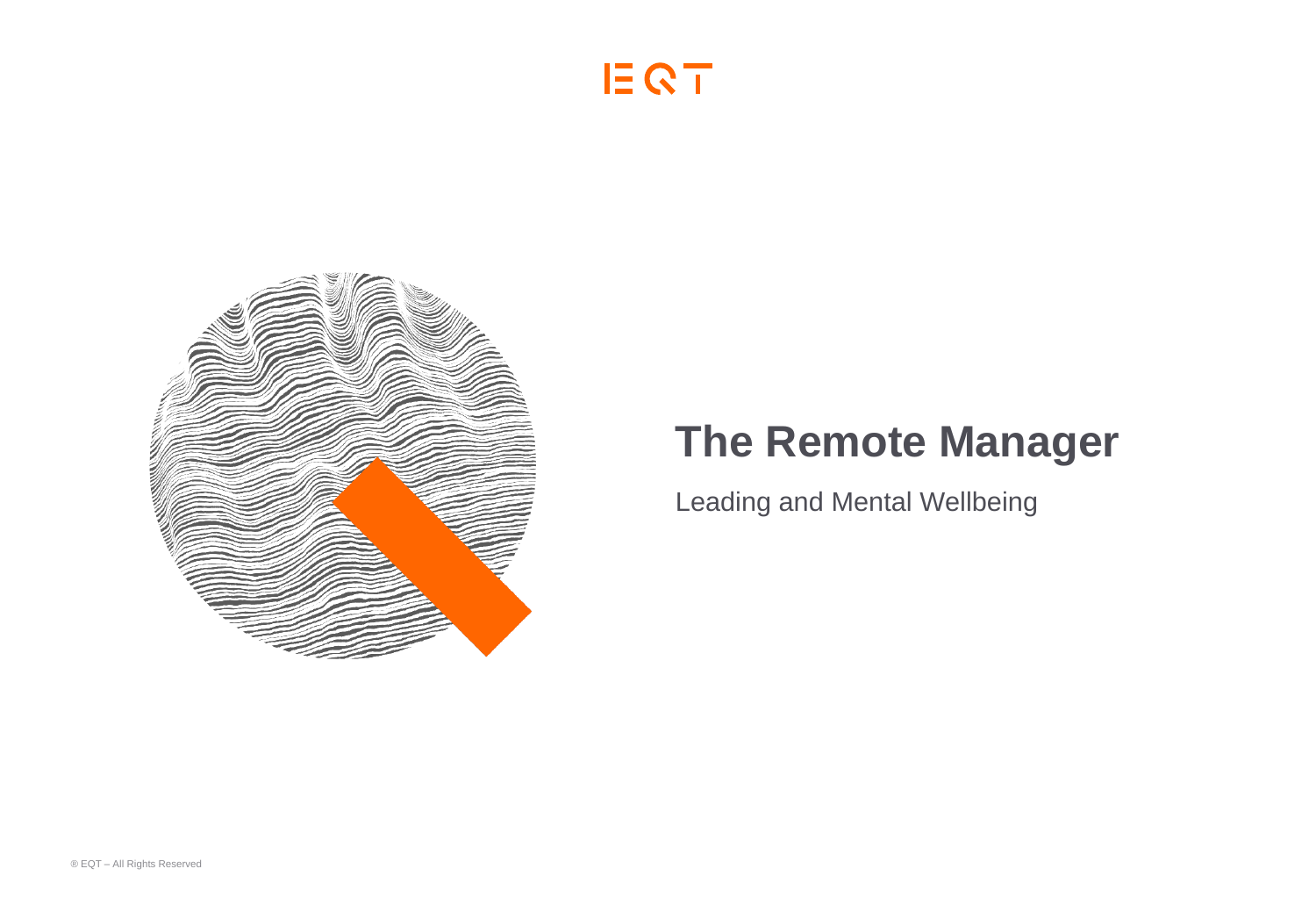### **Main Responsibilities of the remote team manager**

As the number of COVID-19 cases continues to rise across the globe, stress and anxiety among the workforce is rising.

Your role as manager becomes even more important! You now have a unique situation where you need to deal with deliverables, ongoing projects as well as the teams mental well-being during this uncertain time

Following slides will give you some important tips that will help you manage your team

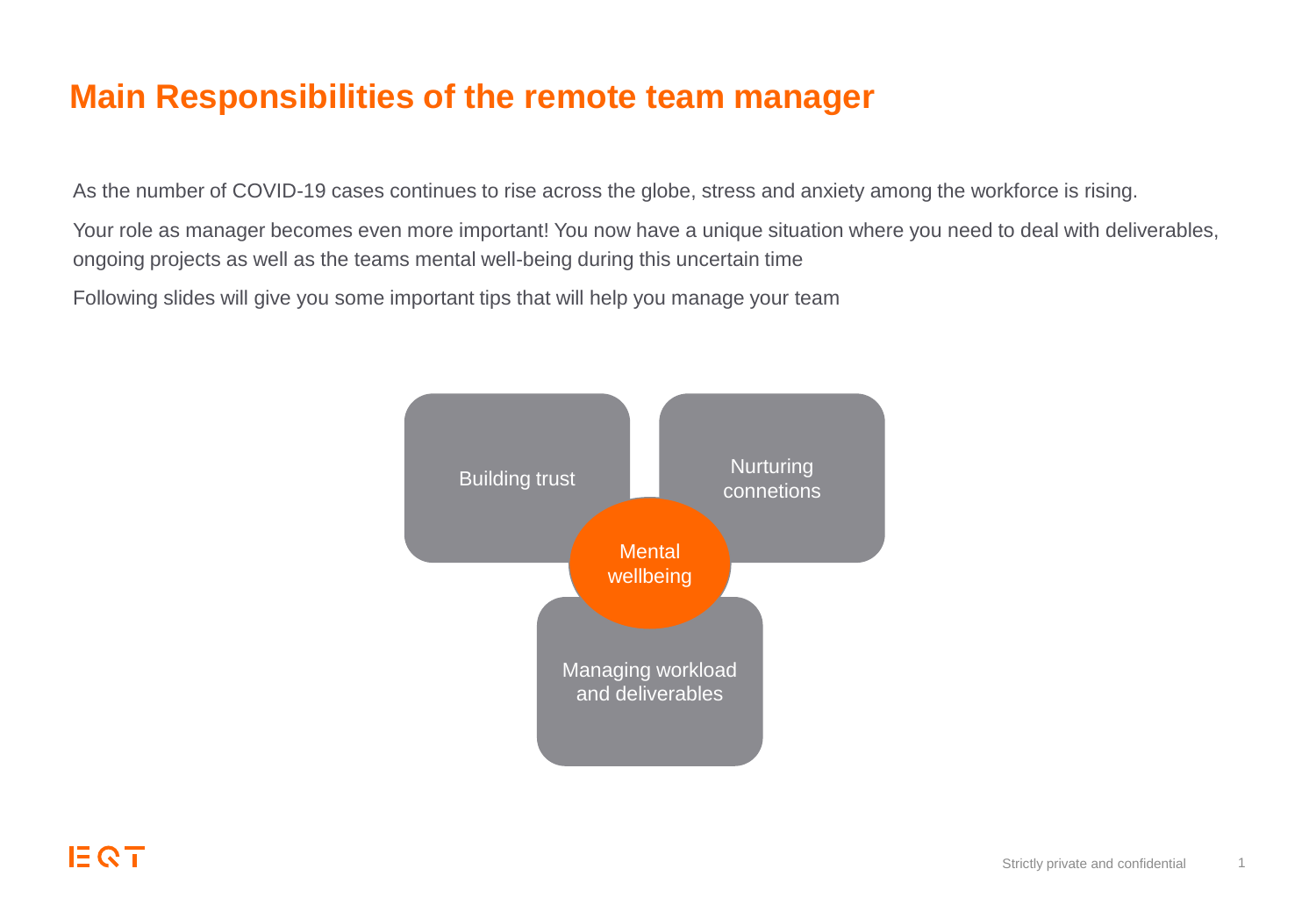### **Manage the current situation – Mental Wellbeing**

The Corona virus currently increase employee stress and anxiety which will lead to decreased productivity.

During times of uncertainty and high stress, it's helpful to remember that you're not alone in how you feel. Leaders play a key role in helping to guide and support their employees in a compassionate way.

#### **Everyone will deal with this situation differently – listen to your team members will become key to motivate them.**

It's important to keep in mind that while we´re all in this together, each person has unique life circumstances that may cause more or less acute concern. Leading with compassion and empathy is more critical than ever.

#### **Practice your compassionate leadership:**

Look: Take time to check-in with our team. Look for the unsaid. How are people's energy levels?

Listen: Practice mindful listening. Give your team space to be open and honest about how they feel, both mentally and physically.

**Feel:** Everyone is going to feel a range of different emotions. Taking the time to acknowledge how someone else is truly feeling empowers us to respond with kindness

**Respond**: in times of high stress, it's easy to let frustrations get in the way of skillful communication. Pause an give yourself space to respond in a skillful and kind way.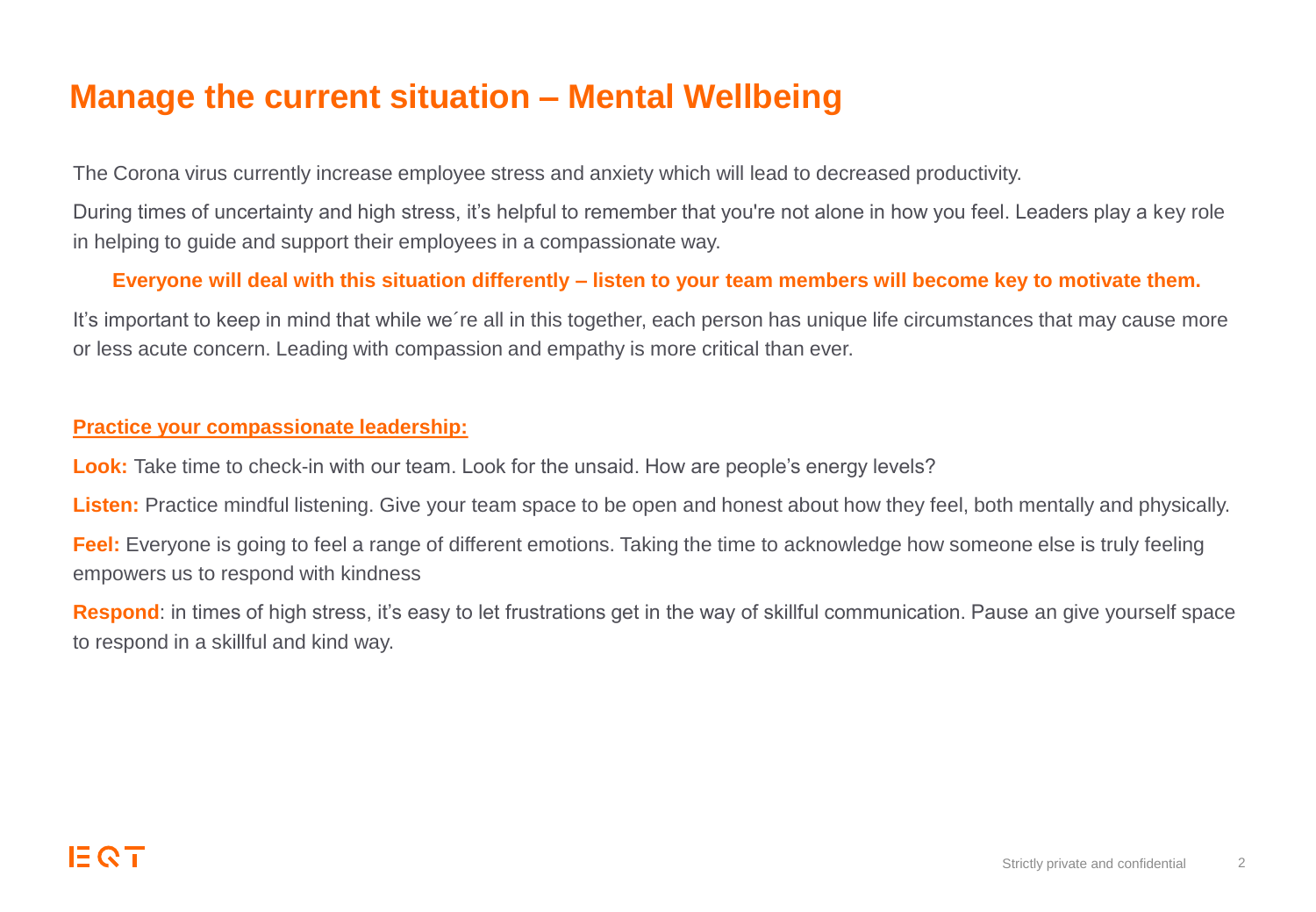### **Build team spirit and trust**

- Involve the team
- Set up the team and project rules together around communication, working time, turnaround time and workload
- Lead by example schedule breaks, family time etc. Prioritize the Work-Life Balance!
- Be consistent as a manager. Everyone in the team are still as responsible of delivering as before
- Share information and involve the whole team! Prevent team members to feel disconnected.
- Reward and recognize individuals and celebrate success and milestones with the whole team!
- As a manager take lead of sharing insights from your day. Show your informal side! Have a competition of funniest photo of workstation at home / exercise during the day etc.

### **Nurturing Team Connections**

- A remote manager needs to act as the hub that connects the team. You are the primary contact and should forward information that is given to you.
- Have frequent and regular contact with all your team members. Both individually and as a group.
- Make everyone count and know that you see them
- $\bullet$  High performance is a team effort  $$ share projects that you are working on and ask for team input
- Always have video calls even if it's one on ones
- $\bullet$  If you don't already have it set up one business related team slack and one team small-talks channel.
- Encourage team members to ask for help – even though not sitting next to each other

### **Managing workload and deliverables**

- Set up/clarify individual and team goals. Both short- and long-term
- Consider if you should setup a shared Trello board to view each others' projects and processes. To see the teams progress of projects will keep everyone motivated.
- Communicate priorities to the whole team and give opportunities to share challenges.
- Communicating with the whole team avoids parallel workstreams and highlight projects that impacts other
- Frequent feedback is now even more important. Not all feedback should be given in written format. Take a call and be specific. If needed – decide on actions directly.

## EQT

# **Guide your team!**